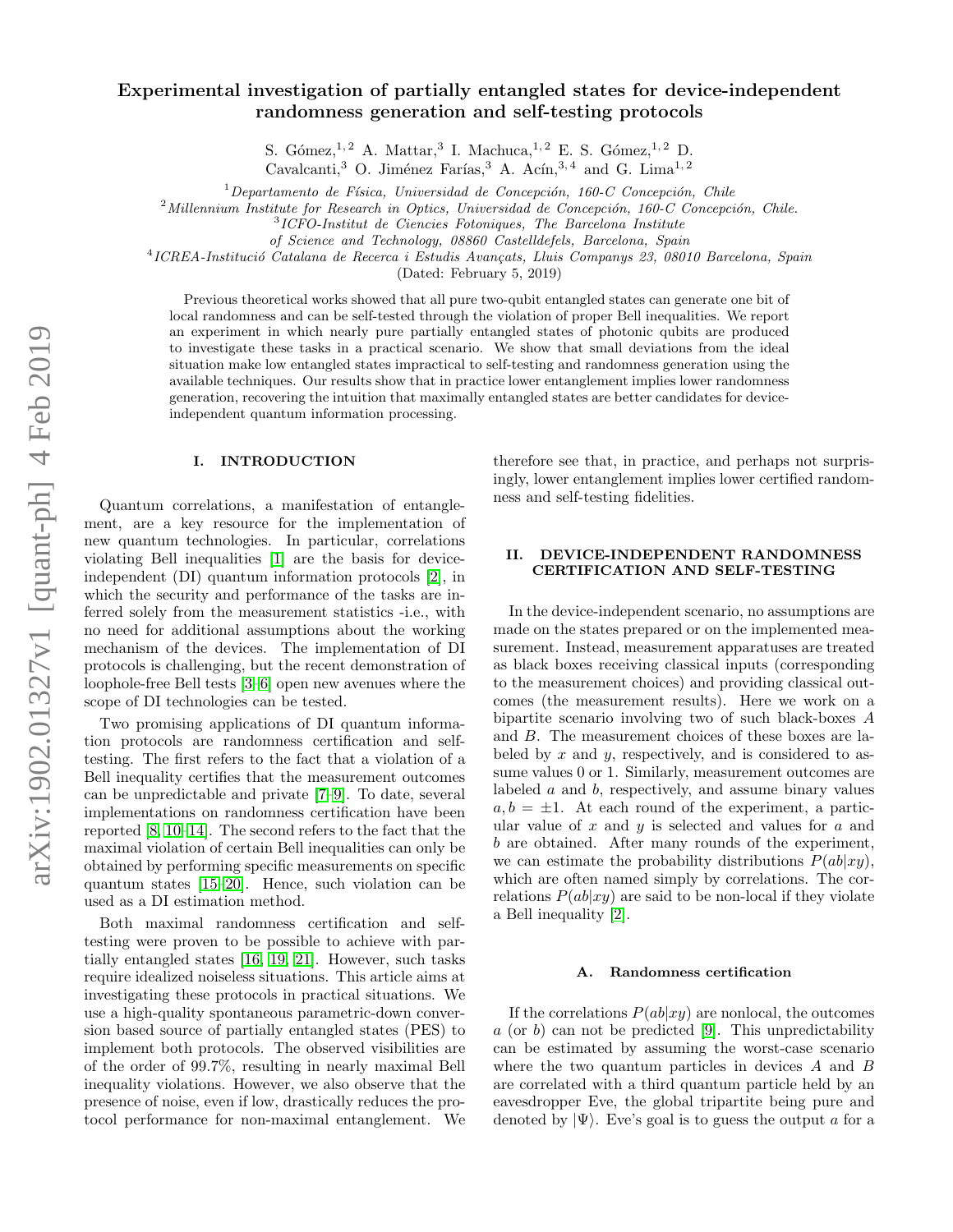particular measurement choice  $x^*$  by performing a measurement on her part of the state. Eve is assumed to know  $|\Psi\rangle$  and the measurements implemented by boxes A and B. The randomness of a when  $x = x^*$  can be estimated through the guessing probability [\[22,](#page-5-14) [23\]](#page-5-15):

$$
P_{\text{guess}} = \max_{\{|\Psi\rangle, \Pi_{a|x}, \Pi_{b|y}, \Pi_e\}} \sum_a \langle \Psi | \Pi_{a|x^*} \otimes \mathbb{I} \otimes \Pi_{e=a} | \Psi \rangle,
$$
  
(1)  
such that  $P(ab|xy) = \langle \Psi | \Pi_{a|x} \otimes \Pi_{b|y} \otimes \mathbb{I} | \Psi \rangle.$ 

This quantity gives the maximum probability that Eve's outcome e matches the user's outcome a for measurement x <sup>∗</sup> over all possible quantum realizations, described by a tripartite quantum state  $|\Psi\rangle$  and measurements  $\Pi_{a|x}$ ,  $\Pi_{b|y}$  and  $\Pi_e$  for devices A, B and E, compatible with the observed distributions  $P(ab|xy)$ . The estimated random-

ness can be expressed in bits by  $R = -\log_2(P_{\text{guess}})$ . The optimisation problem [\(1\)](#page-1-0) is typically difficult as variables could be states and measurements of any dimension. However, upper bounds to the solutions can be efficiently computed by the semi-definite programming (SDP) techniques proposed in Refs. [\[22,](#page-5-14) [23\]](#page-5-15).

#### B. Tilted Bell Inequality and Self-testing

The tilted Bell inequality was introduced in [\[21\]](#page-5-13) to study the properties of pure two-qubit entangled states for randomness certification. It reads

<span id="page-1-2"></span>
$$
B_{\alpha} = \alpha \langle A_0 \rangle + \sum_{j,k=0}^{1} (-1)^{jk} \langle A_j \times B_k \rangle \le \alpha + 2, \quad (2)
$$

where  $\langle A_x \rangle = P(+1|x)-P(-1|x)$  and  $\langle A_i \times B_k \rangle = P(a =$  $b|xy)-P(a \neq b|xy)$  and  $0 \leq \alpha \leq 2$ . Its maximal quantum violation is equal to  $B_{\alpha}^{max} = \sqrt{8 + 2\alpha^2}$  and can be obtained by performing appropriate measurements on the states

<span id="page-1-1"></span>
$$
|\psi(\theta)\rangle = \cos(\theta)|00\rangle + \sin(\theta)|11\rangle, \tag{3}
$$

with  $\theta = \frac{1}{2} \arctan(\sqrt{\frac{4-\alpha^2}{2\alpha^2}})$ . The usefulness of this inequality for randomness certification comes from the fact that, at the maximal quantum violation, the guessing probability for the output of measurement  $x = 1$  is equal to  $1/2$  for all non-zero values of  $\alpha$ , that is, for any nonzero entanglement in the pure state [\(3\)](#page-1-1).

The maximal quantum violation of the inequality [\(2\)](#page-1-2) also implies that the underlying measured state is equivalent, up to local isometries, to the state [\(3\)](#page-1-1) [\[16\]](#page-5-11). To be more specific, upon observation of the value  $B^{max}_{\alpha}$  we can conclude that the state  $\rho$  shared by boxes A and B is related to the state [\(3\)](#page-1-1) through local channels,

$$
\Lambda_A \otimes \Lambda_B(\rho) = |\psi(\theta)\rangle\langle\psi(\theta)|,\tag{4}
$$

where  $\Lambda_A$  and  $\Lambda_B$  are completely positive maps. In other words, the maximal violation of the inequality implies

that we can deterministically and locally transform the actual state shared by the boxes into the desired PES.

In case a non-maximal violation of the inequality [\(2\)](#page-1-2) is observed, a a bound on the minimal overlap between the actual state  $\rho$  shared by the boxes and the state [\(3\)](#page-1-1) as a function of the observed Bell violation was obtained in [\[24\]](#page-5-16). It was show that, for angles  $\theta \in [0.14, \pi/4]$ , the fidelity between the physical state  $\rho$  and the state to be self tested [\(3\)](#page-1-1) can be lower bounded by a linear function of  $B_{\alpha}$ 

<span id="page-1-3"></span><span id="page-1-0"></span>
$$
\max_{\Lambda_A, \Lambda_B} F((\Lambda_A \otimes \Lambda_B)\rho, |\psi(\theta)\rangle\langle\psi(\theta)|) \ge s_\alpha \cdot B_\alpha + \mu_\alpha, (5)
$$

where  $\alpha = 2/\sqrt{1+2\tan^2(2\theta)}$ . The parameters  $s_\alpha$  and  $\mu_{\alpha}$  are given by

$$
s_{\alpha} = \frac{1 - \frac{1}{4} (1 + \sqrt{\frac{4 - \alpha^2}{8 + 2\alpha^2}} + \sqrt{\frac{2\alpha^2}{8 + 2\alpha^2}})}{\sqrt{8 + 2\alpha^2} - (2 + \alpha)},
$$
  
\n
$$
\mu_{\alpha} = 1 - s_{\alpha} \sqrt{8 + 2\alpha^2}.
$$
\n(6)

In our experiment we use [\(5\)](#page-1-3) to lower bound the fidelity of the experimentally produced state with a partially entangled state. To do this, we first measure the expectation values entering in [\(2\)](#page-1-2), and then we optimise the right-hand-side (RHS) of [\(5\)](#page-1-3) as a function of  $\alpha$ , This provides the largest value of the fidelity with a pure entangled two-qubit state that we can guarantee from the observed statistics.

We notice that Ref. [\[25\]](#page-5-17) reported on a self-testing experiment with partially entangled states. However, this test was based on the Clauser-Horn-Shimony-Holt Bell inequality [\[26\]](#page-5-18), which is not optimal for partially entangled states.

#### III. EXPERIMENT

To experimentally study randomness certification and self-testing in a Bell scenario with partially entangled states, we employed a high-purity and tunable polarization entanglement source. The experimental setup is depicted in Fig. [\(1\)](#page-2-0). It consists of an ultrabright source of polarization-entangled photons based on an intrinsically phase-stable Sagnac interferometer and the spontaneous parametric down-conversion (SPDC) process [\[27–](#page-5-19) [30\]](#page-5-20). The observed spectral brightness was 410000 photon pairs (s mW nm)<sup>-1</sup>. A pigtailed, single mode continuouswave laser operating at 405 nm is used to excite a type-II nonlinear periodically poled potassium titanyl phosphate (PPKTP-II) 20 mm long crystal generating pairs of polarization-entangled photons at 810 nm. The crystal is placed inside of the interferometer, which is composed of two laser mirrors, a half-wave plate  $(HWP<sub>S</sub>)$ , and a polarizing beam-splitter cube  $(PBS<sub>1</sub>)$ . The HWP<sub>S</sub> and the  $PBS<sub>1</sub>$  are coated for both pump and down-converted wavelengths. Moreover, the  $HWP<sub>S</sub>$  is set with its fast axis at 45◦ with respect to the horizontal. In this case,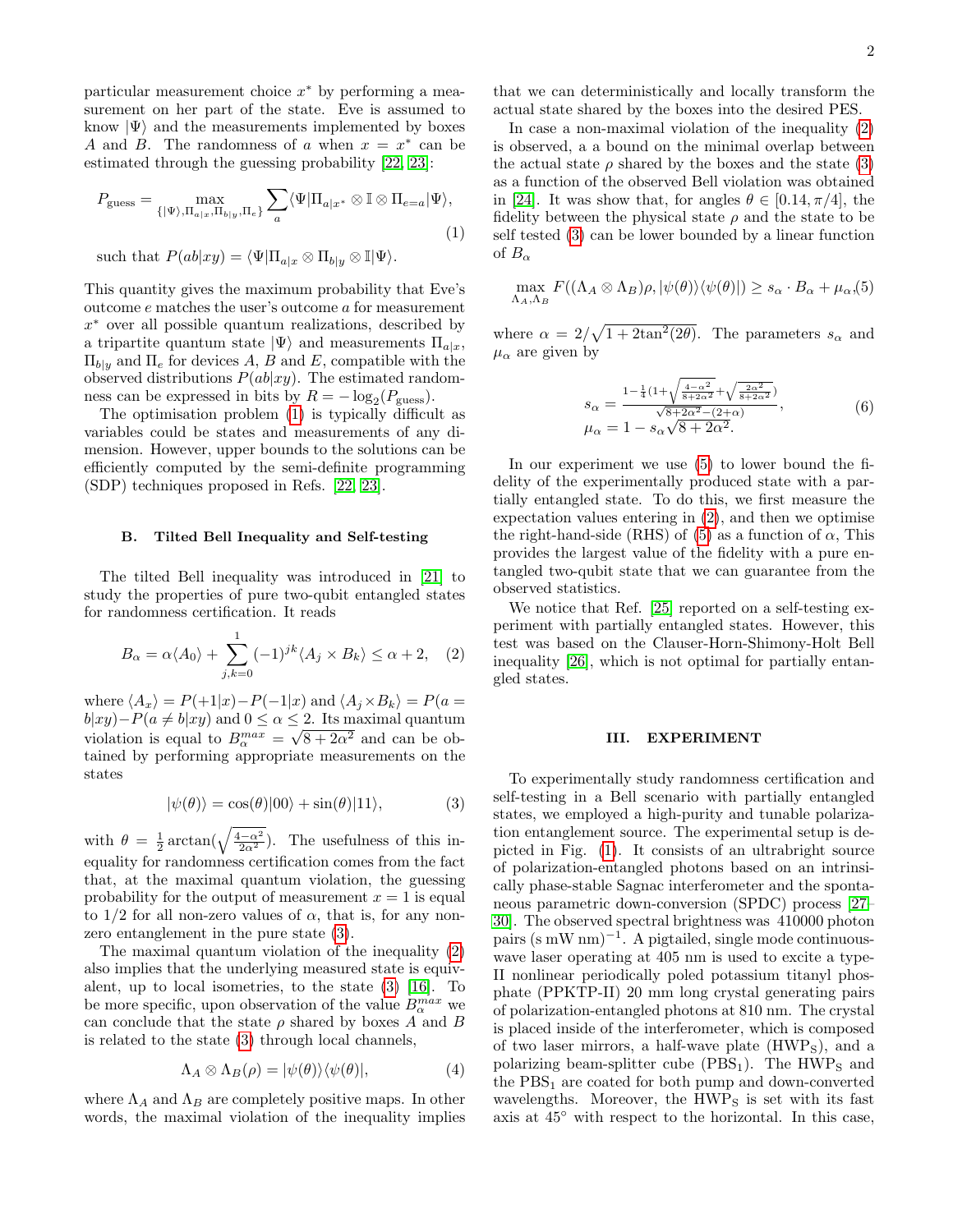

<span id="page-2-0"></span>FIG. 1. Experimental setup used for randomness certification and self-testing. See more details in the main text.

the down-converted photons are generated in the clockwise and counterclockwise directions inside of the interferometer. Then, the clockwise and counterclockwise propagating modes of the generated photons overlap inside the  $PBS<sub>1</sub>$ , resulting in the polarized-entangled state  $|\Psi\rangle = \alpha |HV\rangle + \beta |VH\rangle$ . The coefficients  $\alpha$  and  $\beta$  arise from the linear polarization mode of the pump beam  $\beta|H\rangle + \alpha|V\rangle$ , and therefore the amount of entanglement of the generated state can be adjusted with simple polarization optics at the pump beam propagation path. In our case, partially polarization-entangled states (PES) are generated by properly adjusting the fast axis angles of the HWP<sub>P</sub>, and a quarter-wave plate  $QWP_P$ . In our study we consider the generation of five PESs with the concurrence equally separated and covering all the concurrence range, as for instance also done in previous experiments [\[31–](#page-5-21)[33\]](#page-6-0).

To generate high-quality PES with high fidelities we have used Semrock high-quality narrow bandpass filters [full width at half maximum (FWHM) of 0.5 nm, with a peak transmission  $> 90\%$  centered at 810 nm to guarantee the degenerate generation of the down-converted photons. Also, to avoid distinguishability between the spatial modes of HV and VH, we resort to a numerical model to optimally coupling the generated polarizationentangled photons into single-mode optical fibers after being transmitted by the  $PBS<sub>1</sub>$  [\[34\]](#page-6-1). Considering that the beam waist of the pump mode is  $w_p$ , and that  $w_{SPDC}$ is the waist of the down-converted photon modes at the center of the PPKTP-II crystal, the optimal condition for the maximal coupling is obtained when  $w_{SPDC} = \sqrt{2w_p}$ . In our configuration, we achieve such condition by using a 20 cm focal length lens L to focus the pump beam at the center of the PPKTP-II crystal, and by using a  $10\times$ objective lenses for coupling the down-converted photons into the optical fibers.

To ensure a high two-photon visibility, and therefore a high violation of the inequality [\(2\)](#page-1-2) for each generated state, the required local projective measurements were performed by Alice (Bob) using high-quality polarizing optics components, composed of a  $HWP<sub>A</sub>$  (HWP<sub>B</sub>), a  $QWP<sub>A</sub>$  ( $QWP<sub>B</sub>$ ) and a PBS. Also, we used extra polarizer films at the front of the detectors (not shown in the figure) to guarantee an extinction ratio equal to  $10^7:1$ . In this way, the contrast of the polarizing optics does not limit the two-photon visibility below 99%. PerkinElmer single-photon avalanche detectors (APDs) with a detection efficiency of 50% (@ 810nm) were used, resulting on an overall detection efficiency of 15% (specifically: 42% of fiber collection efficiency and 72% of transmission over the filtering and polarizing systems). To reduce the accidental coincidence rate probability, we resort on a highresolution coincidence electronics to implement 500 ps coincidence window [\[14,](#page-5-8) [30\]](#page-5-20). The obtained overall twophoton visibility is  $(99.7\pm0.3)\%$  while measuring over both the logical and diagonal polarization bases. Note that this high value for the visibility is obtained through post-selection. In fact, the observed Bell violation does not close the detection loophole and is only valid under the fair sampling assumption. Yet, this is enough for our purposes, as our goal is not to implement a fully DI protocol but to study the effect of imperfections on implementations of randomness certification and self-testing protocol using PES.

Finally, our setup has been specially tailored to avoid the apparent signalling effects that arise when there are small drifts in the experiment due to pump power fluctuations. Since SPDC is a non-linear process, the effect of laser fluctuations can be non-negligible on the rate of generating down-converted photons over time, thus mimicking signalling. Each measurement block in our setup lasts 10 seconds. For each setting, ten blocks have been used. To avoid fluctuations in the marginal counts during the data acquisition procedure, we adopted a precise active pump power control of  $1 \mu W$ , while the pump beam operates with 1 mW. Thus, with a precision of  $10^{-3}$  such control maintains the pump beam power stable for the entire day, which is much longer than the full experiment duration.

## IV. RESULTS

After presenting our setup we are now in position to discuss the observed results for the two considered protocols, namely randomness certification and self-testing. However, before doing that, and for the sake of reference, we first make quantum state tomography of the five states considered in our experiment, assuming our system consists of two qubits. All the tomographic state  $\rho_t$  reconstructed present degrees of purity  $\text{Tr}[\rho_t^2]$  above 0.985 (see Fig. [2\)](#page-3-0). We also calculate the degree of entanglement of  $\rho_t$  as measured by the concurrence. We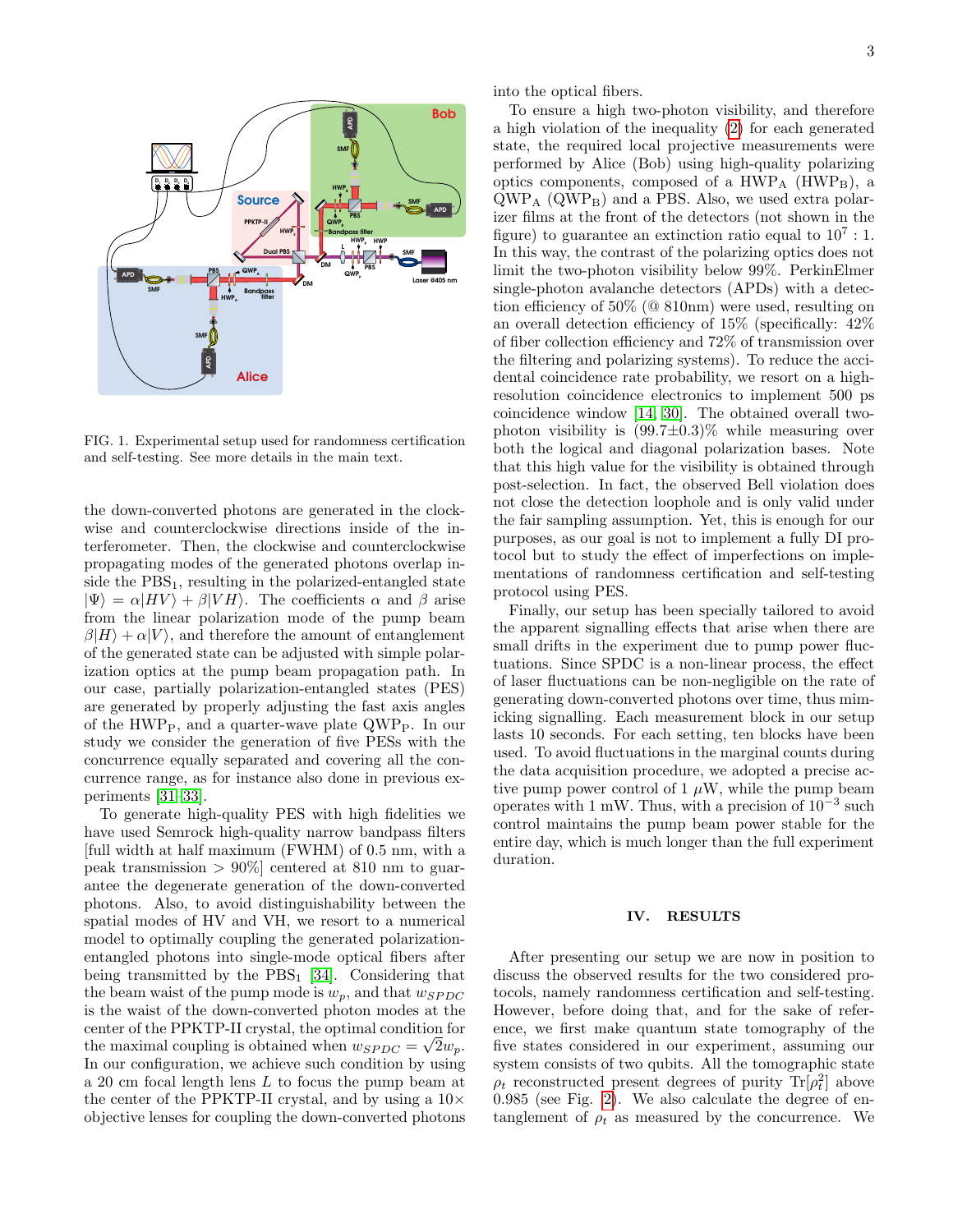

<span id="page-3-0"></span>FIG. 2. Purity  $\text{Tr}(\rho_t^2)$  (blue points) and the fidelity (orange points) with respect to the closest PES obtained from quantum state tomography. In the horizontal axis the angle  $\theta$ characterising the closest PES. The error bars are obtained with Gaussian error propagation and considering the Poisson statistics of the recorded coincidence counts.

then proceed to find the closest pure PES,  $|\psi(\theta)\rangle$ , by maximizing the fidelity

$$
F(\rho_t, |\psi(\theta)\rangle\langle\psi(\theta)|) = \langle\psi(\theta)|\rho_t|\psi(\theta)\rangle.
$$
 (7)

This allows to estimate the fidelity with the target PES and the corresponding angle  $\theta$ . The results are also shown in Fig [2.](#page-3-0) As one can see, all reconstructed states have remarkably high fidelities with pure PESs of the form of  $|\psi(\theta)\rangle$ , all of them being larger than 0.99.

Since this angle  $\theta$  characterizes to a good extent the prepared state, we use it to choose the settings in our Bell experiment and set  $\alpha = 2/\sqrt{1+2\tan^2(2\theta)}$  for the tilted Bell inequality. In our experiment, we measure all the probabilities  $P(ab|xy)$ , not only those probabilities involved in the inequality, as they will be later used for the randomness analysis. In figure [\(3\)](#page-3-1), we plot the obtained values of the Bell parameter  $B_{\alpha}$  determined by the tilted Bell inequality. There, it becomes clear that while the observed violation is always very close to the maximal one, the gap with the classical bound closes when increasing (decreasing) the value of  $\alpha(\theta)$ , or equivalently, decreasing the entanglement of the states [\(3\)](#page-1-1).

#### A. Device-independent randomness certification

With the settings of the experiment tuned to observe the best violation of the inequality [\(2\)](#page-1-2) we proceed to estimate the probabilities  $P(ab|xy)$ . Due to finite statistics effects, the obtained set of probabilities present a small amount of signalling. For this reason we use the Collins-Gisin regularization method to obtain a set of nosignaling probability distributions  $P_{NS}(ab|xy)$  that ap-proximate the observed distribution [\[35\]](#page-6-2). With  $P_{NS}$  we



<span id="page-3-1"></span>FIG. 3. Observed violation of the tilted Bell inequality. The orange line corresponds to the local bound, above which nonlocality can be proven. The green line is the maximal violation that can be achieved, while the blue dots are the experimental values obtained. The error bars lie within the experimental dots and are obtained with Gaussian error propagation and considering the Poisson statistics of the recorded coincidence counts.

run SDP optimization introduced in Refs. [10, 11] that provides an upper bound to the guessing probability (1). The solution of this SDP optimization provides a linear function  $S(P(ab|xy))$ , or simply S, whose value is a lower bound on the amount of randomness of any correlations  $P(ab|xy)$ . We finally rewrite S in terms of expectation values and use it to estimate the amount of randomness in our experiment from the actual measured expectation values. See [\[36\]](#page-6-3) for more details of this method. The errors of the recorded probabilities are calculated assuming fair samples from Poissonian distributions and Gaussian error propagation.

We compare the obtained guessing probabilities with the concurrence computed through tomography. Figure [\(4\)](#page-4-0) shows the results of our calculations. We observe that randomness decreases drastically as the state is less entangled due to small imperfections of the statistics. Remember that in the absence of noise, the amount of randomness should be equal to 1 bit for all values of entanglement. Note also that even for those cases where the entanglement in the state is very close to one, we are still significantly far from the ideal 1 bit of randomness. This is because the guessing probability is very sensitive to imperfections in the almost noiseless case.

We notice that the function  $S(P(ab|xy))$  obtained numerically to lower bound the generated randomness has coefficients that increase when decreasing the entanglement of the state. This explains why the error bars increase in this regime.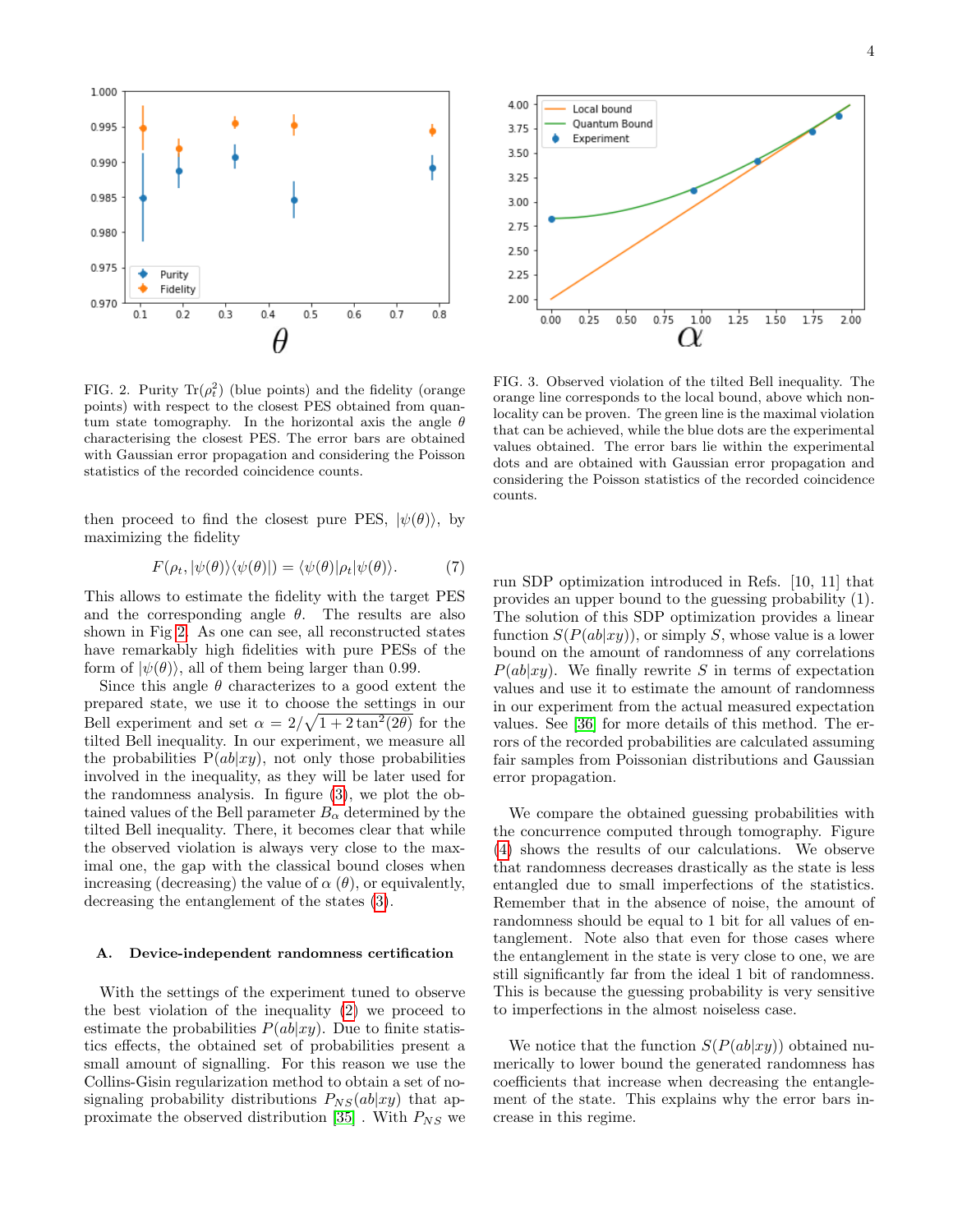

<span id="page-4-0"></span>FIG. 4. Experimental randomness certification as a function of entanglement. Almost all the cases can certify randomness. However, they are far from, in principle, the possible value of 1 bit of randomness. The solid line is given as a reference, and considers PES with 0.5% of white noise.The error bars are obtained with Gaussian error propagation and considering the Poisson statistics of the recorded coincidence counts.

### B. Self-testing

Our approach to self-testing uses the bounds to the fidelity with the target PES in Eq. [\(5\)](#page-1-3). According to Eq. [\(5\)](#page-1-3), it is determined only by the expectation values involved in the violation of the tilted Bell inequality.In our experiment, those probabilities were computed for those settings chosen from the estimation of the angle  $\theta$ . However, when making the DI estimation of the state, all these settings are just labels and the value of  $\theta$  estimated through tomography loses its meaning. Again, this is only because the estimation should only be based on the observed correlations. To have a DI estimation of the reference state in the experiment, we optimise the RHS of Eq. [\(5\)](#page-1-3) as a function of  $\alpha$ . Note that the values of all these tilted inequalities can be computed from the observed correlations. The value of  $\alpha = \alpha^*$  solving this maximisation provides the searched DI estimation of the angle  $\theta^*$ , defining the certified closest entangled pure state. The value obtained in the optimisation gives the DI certified fidelity with this state. Table [I](#page-4-1) and Fig. [5](#page-4-2) summarise these results. Note the the DI estimation of the fidelities works reasonably well for large values of entanglement, as they are all above 0.9. Moreover, for all these three cases, the DI estimated entanglement, given by  $\theta^*$  is reasonably close to the value obtained through tomography. However, for small values of entanglement, the values obtained for the fidelity are not informative despite the high visibilities in the experiment.

Similar to what happens for randomness certification, the function  $B_{\alpha}$  in Eq. [5](#page-1-3) increases when decreasing the entanglement of the state, which leads to the increase of the error bars in this regime.



<span id="page-4-2"></span>FIG. 5. Fidelity bounds with respect to target PES. The solid orange line, added as a reference, shows the fidelity of a partially entangled state and a fully separable ones, *i.e.*  $F(|00\rangle\langle00|, |\psi(\theta)\rangle\langle\psi(\theta)|) = \cos^2(\theta)$ . In the horizontal axis the angle  $\theta$  that is self-tested by the fidelity bound. Notice that for the least entangled state the method self-tests a state which is below the separable bound and renders an angle which is very far from what obtained through tomography (see Table [I\)](#page-4-1). The error bars are obtained with Gaussian error propagation and considering the Poisson statistics of the recorded coincidence counts.

| Concurrence                | 0.1926   | 0.3746                                           | 0.5825                  | 0.8349 | 0.9858  |
|----------------------------|----------|--------------------------------------------------|-------------------------|--------|---------|
| Purity                     | 0.9849   | 0.9887                                           | 0.9907                  | 0.9846 | 0.9891  |
| $\alpha$                   | 1.914    | 1.741                                            | 1.373                   | 0.949  | 0.0017  |
| $B_\alpha \pm (0.01)$      | 3.88     | 3.72                                             | 3.41                    | 3.11   | 2.81    |
| $\frac{B_{\alpha}-L}{Q-L}$ | $-32.84$ | $-2.14$                                          | 0.78                    | 0.91   | 0.98    |
|                            |          | $0.10539 \mid 0.19002 \mid 0.32140 \mid 0.45946$ |                         |        | 0.7847  |
| $A^*$                      | NΑ       |                                                  | 0.40059 0.35369 0.48907 |        | 0.78536 |
| $\epsilon$                 | 0.0101   | 0.0143                                           | 0.0110                  | 0.0111 | 0.0126  |

<span id="page-4-1"></span>TABLE I. Summary of experimental results. The concurrence and purity of the states were obtained through quantum state tomography. The coefficient  $\alpha$  was chosen as the one providing the best violation of the tilted Bell inequality for the state obtained.  $B_{\alpha}$  refers to the observed Bell value, and  $\frac{B_{\alpha}-L}{Q-L}$  indicates the relative violation observed (Q and L are the maximum quantum value and the local bound respectively). Notice that the two points with lower entanglement do not violate the inequality. Yet, they are nonlocal and certify randomness through the SDP optimisation.  $\theta$  is the angle directly estimated by quantum state tomography, while  $\theta^*$  is the angle estimated by self-testing.  $\epsilon$  is the difference between the theoretical maximum value that can be obtained and the experimental value observed.

## V. CONCLUSION

The theoretical results on self-testing and randomness certification obtained so far indicate that partially entangled states are as good as maximally entangled ones for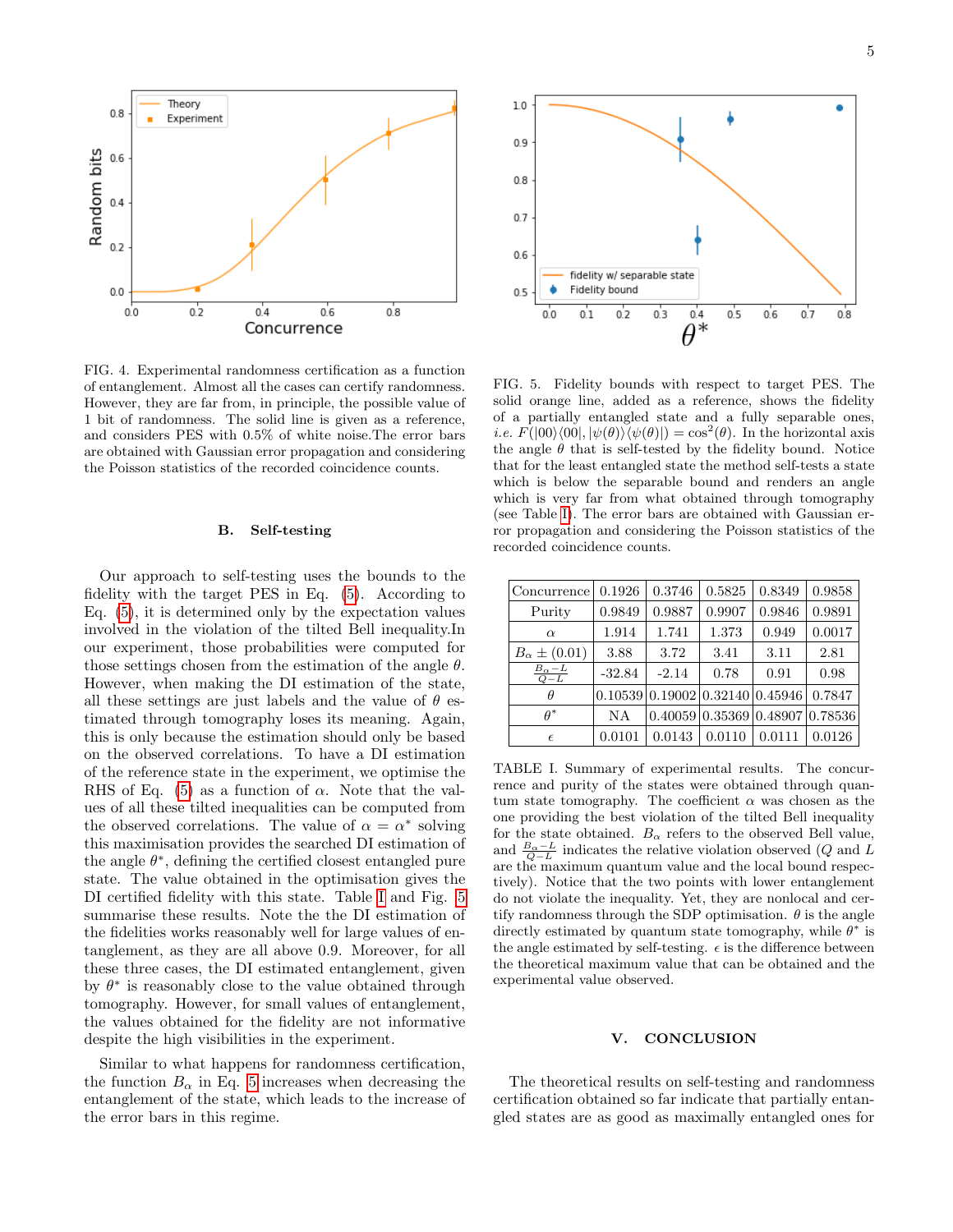these tasks in the noiseless scenario. In the present article, we reported on an experimental implementation of these protocols in a photonic experiment. Despite the very low noise levels, the protocols are very sensitive to noise when using weakly entangled states, confirming the intuition that the more the entanglement the better the protocol performance. While of course protocols using weakly entangled states are fragile because they can only produce correlations close to the set of local correlations, it is an interesting open question to understand whether it is possible to construct protocols offering a much stronger performance for a given entangled state.

- <span id="page-5-0"></span>[1] J. S. Bell, Physics **1**, 195 (1964).
- <span id="page-5-1"></span>[2] N. Brunner, D. Cavalcanti, S. Pironio, V. Scarani, and S. Wehner, Reviews of Modern Physics 86, 419 (2014), 1303.2849.
- <span id="page-5-2"></span>[3] M. Giustina, M. A. M. Versteegh, S. Wengerowsky, J. Handsteiner, A. Hochrainer, K. Phelan, F. Steinlechner, J. Kofler, J.-A. Larsson, C. Abellán, et al., Phys. Rev. Lett. 115, 250401 (2015), URL [https://link.aps.](https://link.aps.org/doi/10.1103/PhysRevLett.115.250401) [org/doi/10.1103/PhysRevLett.115.250401](https://link.aps.org/doi/10.1103/PhysRevLett.115.250401).
- [4] L. K. Shalm, E. Meyer-Scott, B. G. Christensen, P. Bierhorst, M. A. Wayne, M. J. Stevens, T. Gerrits, S. Glancy, D. R. Hamel, M. S. Allman, et al., Phys. Rev. Lett. 115, 250402 (2015), URL [https://link.aps.org/doi/](https://link.aps.org/doi/10.1103/PhysRevLett.115.250402) [10.1103/PhysRevLett.115.250402](https://link.aps.org/doi/10.1103/PhysRevLett.115.250402).
- [5] B. Hensen, H. Bernien, A. E. Dreau, A. Reiserer, N. Kalb, M. S. Blok, J. Ruitenberg, R. F. L. Vermeulen, R. N. Schouten, C. Abellan, et al., Nature 526, 682 (2015), URL <http://dx.doi.org/10.1038/nature15759>.
- <span id="page-5-3"></span>[6] W. Rosenfeld, D. Burchardt, R. Garthoff, K. Redeker, N. Ortegel, M. Rau, and H. Weinfurter, Phys. Rev. Lett. 119, 010402 (2017), URL [https://link.aps.org/doi/](https://link.aps.org/doi/10.1103/PhysRevLett.119.010402) [10.1103/PhysRevLett.119.010402](https://link.aps.org/doi/10.1103/PhysRevLett.119.010402).
- <span id="page-5-4"></span>[7] R. Colbeck, Ph.D. thesis, University of Cambridge (2007).
- <span id="page-5-6"></span>[8] S. Pironio, A. Acín, S. Massar, B. de la Giroday, D. Matsukevich, P. Maunz, S. Olmschenk, D. Hayes, L. Luo, T. Manning, et al., Nature 464, 1021 (2010), ISSN 0028- 0836.
- <span id="page-5-5"></span>[9] A. Acín and L. Masanes, Nature 540, 213 (2016).
- <span id="page-5-7"></span>[10] B. G. Christensen, K. T. McCusker, J. B. Altepeter, B. Calkins, T. Gerrits, A. E. Lita, A. Miller, L. K. Shalm, Y. Zhang, S. W. Nam, et al., Physical Review Letters 111, 130406 (2013), 1306.5772.
- [11] P. Bierhorst, E. Knill, S. Glancy, Y. Zhang, A. Mink, S. Jordan, A. Rommal, Y.-K. Liu, B. Christensen, S. W. Nam, et al., Nature (London) 556, 223 (2018), 1803.06219.
- [12] Y. Liu, X. Yuan, M.-H. Li, W. Zhang, Q. Zhao, J. Zhong, Y. Cao, Y.-H. Li, L.-K. Chen, H. Li, et al., Phys. Rev. Lett. 120, 010503 (2018), URL [https://link.aps.org/](https://link.aps.org/doi/10.1103/PhysRevLett.120.010503) [doi/10.1103/PhysRevLett.120.010503](https://link.aps.org/doi/10.1103/PhysRevLett.120.010503).
- [13] Y. Liu, Q. Zhao, M.-H. Li, J.-Y. Guan, Y. Zhang, B. Bai, W. Zhang, W.-Z. Liu, C. Wu, X. Yuan, et al., Nature 562, 548 (2018), 1807.09611.

This is a question that deserves further investigation.

## ACKNOWLEDGMENTS

This work was supported by the ERC CoG QITBOX, Spanish MINECO (QIBEQI FIS2016-80773-P, a Ramón y Cajal fellowship, and Severo Ochoa SEV-2015-0522), the AXA Chair in Quantum Information Science, Generalitat de Catalunya (SGR1381 and CERCA Programme), Fundació Privada Cellex, FONDECYT (1160400 and 11150325), the Millennium Institute for Research in Optics (MIRO), and PAI-Conicyt (79160083). S.G. acknowledges CONICYT.

- <span id="page-5-8"></span>[14] S. Gómez, A. Mattar, E. S. Gómez, D. Cavalcanti, O. J. Farías, A. Acín, and G. Lima, Phys. Rev. A 97, 040102 (2018).
- <span id="page-5-9"></span>[15] D. Mayers and A. Yao, eprint arXiv:quant-ph/0307205 (2003), quant-ph/0307205.
- <span id="page-5-11"></span>[16] T. Haur Yang and M. Navascues, ArXiv e-prints (2012), 1210.4409.
- $[17]$  I. Supić, A. Coladangelo, R. Augusiak, and A. Acín, ArXiv e-prints (2017), 1707.06534.
- [18] M. McKague, T. Haur Yang, and V. Scarani, ArXiv eprints (2012), 1203.2976.
- <span id="page-5-12"></span>[19] A. Coladangelo, K. T. Goh, and V. Scarani, Nature Communications 8, 15485 (2017), 1611.08062.
- <span id="page-5-10"></span>[20] J. Kaniewski, Physical Review Letters 117, 070402 (2016), 1604.08176.
- <span id="page-5-13"></span>[21] A. Acín, S. Massar, and S. Pironio, Physical Review Letters 108 (2012).
- <span id="page-5-14"></span>[22] O. Nieto-Silleras, S. Pironio, and J. Silman, New Journal of Physics 16, 013035 (2014), 1309.3930.
- <span id="page-5-15"></span>[23] J.-D. Bancal, L. Sheridan, and V. Scarani, New Journal of Physics 16, 033011 (2014), 1309.3894.
- <span id="page-5-16"></span>[24] T. Coopmans, Master's thesis, Universiteit van Amsterdam (2017).
- <span id="page-5-17"></span>[25] W.-H. Zhang, G. Chen, X.-X. Peng, X.-J. Ye, P. Yin, Y. Xiao, Z.-B. Hou, Z.-D. Cheng, Y.- C. Wu, J.-S. Xu, et al., Phys. Rev. Lett. 121, 240402 (2018), URL [https://link.aps.org/doi/10.](https://link.aps.org/doi/10.1103/PhysRevLett.121.240402) [1103/PhysRevLett.121.240402](https://link.aps.org/doi/10.1103/PhysRevLett.121.240402).
- <span id="page-5-18"></span>[26] J. F. Clauser, M. A. Horne, A. Shimony, and R. A. Holt, Phys. Rev. Lett. 23, 880 (1969), URL [https://link.](https://link.aps.org/doi/10.1103/PhysRevLett.23.880) [aps.org/doi/10.1103/PhysRevLett.23.880](https://link.aps.org/doi/10.1103/PhysRevLett.23.880).
- <span id="page-5-19"></span>[27] T. Kim, M. Florentino, and F. N. C. Wong, Phys. Rev. A 73 (2006).
- [28] F. N. C. Wong, J. H. Shapiro, and T. Kim, Laser physics 16 (2007).
- [29] A. Fedrizzi, T. Herbst, A. Poppe, T. Jennewein, and A. Zeilinger, Optics Express 15 (2007).
- <span id="page-5-20"></span>[30] E. S. Gómez, S. Gómez, P. González, G. Cañas, J. F. Barra, A. Delgado, G. B. Xavier, A. Cabello, M. Kleinmann, T. Vértesi, et al., Physical Review Letters 117, 260401 (2016).
- <span id="page-5-21"></span>[31] S. P. Walborn, P. H. S. Ribeiro, L. Davidovich, F. Mintert, and A. Buchleitner, Nature 440, 1022 (2006).